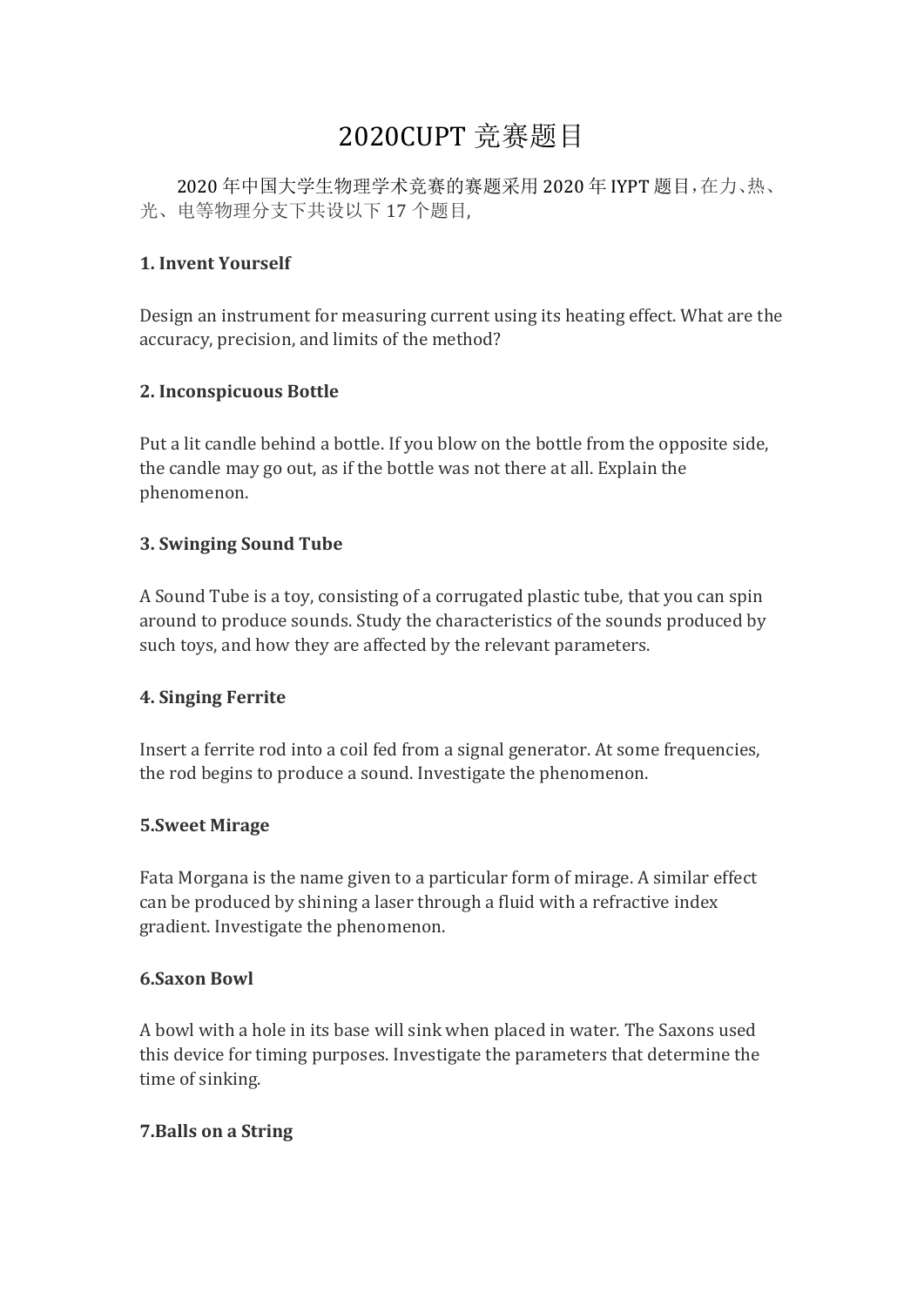Put a string through a ball with a hole in it such that the ball can move freely along the string. Attach another ball to one end of the string. When you move the free end periodically, you can observe complex movements of the two balls. Investigate the phenomenon.



## **8.Soap Membrane Filter**

A heavy particle may fall through a horizontal soap film without rupturing it. However, a light particle may not penetrate the film and may remain on its surface. Investigate the properties of such a membrane filter.

#### **9.Magnetic Levitation**

Under certain circumstances, the "flea" of a magnetic stirrer can rise up and levitate stably in a viscous fluid during stirring. Investigate the origins of the dynamic stabilization of the "flea" and how it depends on the relevant parameters.

#### **10.Conducting Lines**

A line drawn with a pencil on paper can be electrically conducting. Investigate the characteristics of the conducting line.

#### **11.Drifting Speckles**

Shine a laser beam onto a dark surface. A granular pattern can be seen inside the spot. When the pattern is observed by a camera or the eye, that is moving slowly,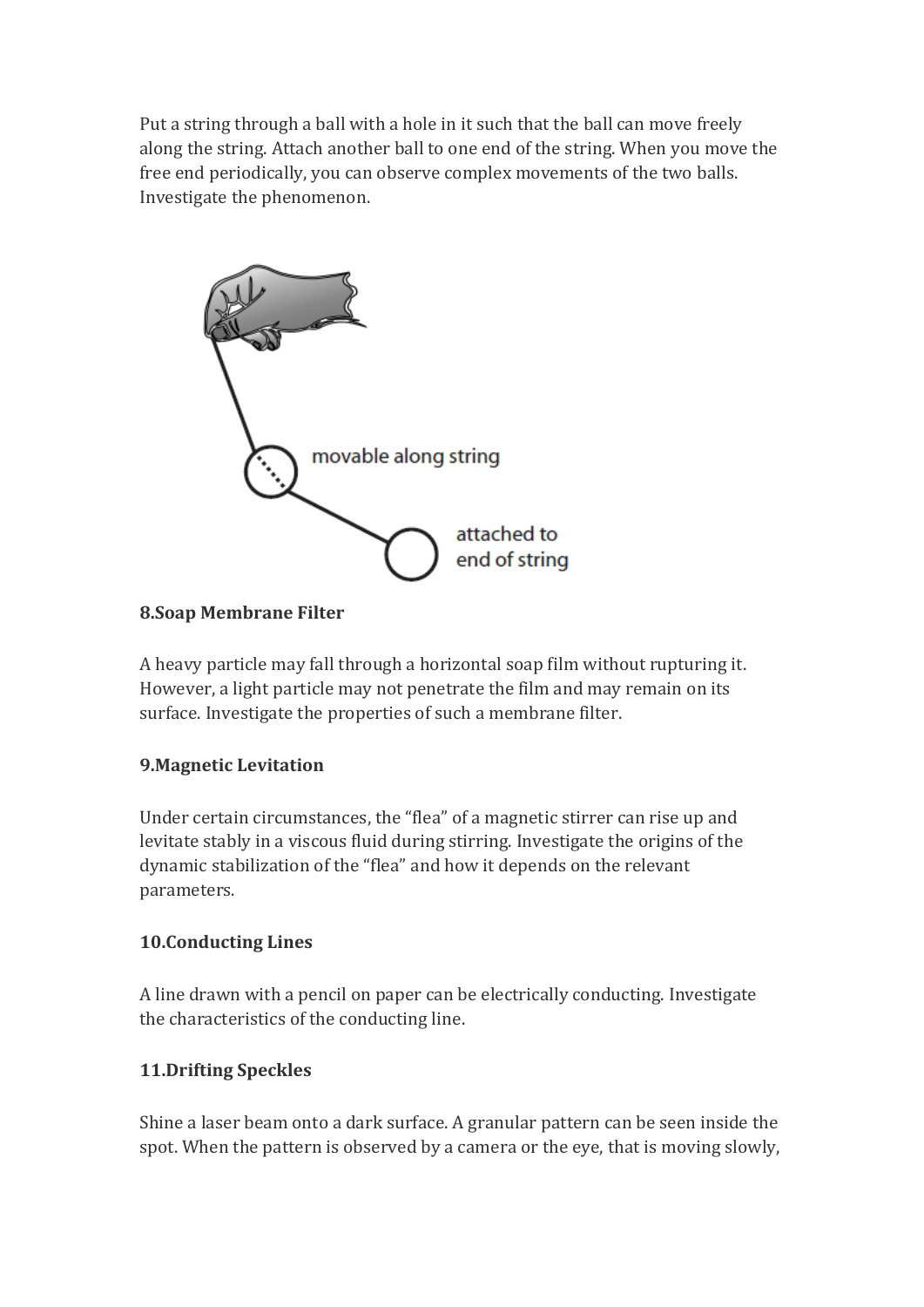the pattern seems to drift relative to the surface. Explain the phenomenon and investigate how the drift depends on relevant parameters.

# **12.Polygon Vortex**

A stationary cylindrical vessel containing a rotating plate near the bottom surface is partially filled with liquid. Under certain conditions, the shape of the liquid surface becomes polygon-like. Explain this phenomenon and investigate the dependence on the relevant parameters.

# **13.Friction Oscillator**

A massive object is placed onto two identical parallel horizontal cylinders. The two cylinders each rotate with the same angular velocity, but in opposite directions. Investigate how the motion of the object on the cylinders depends on the relevant parameters.

## **14.Falling Tower**

Identical discs are stacked one on top of another to form a freestanding tower. The bottom disc can be removed by applying a sudden horizontal force such that the rest of the tower will drop down onto the surface and the tower remains standing. Investigate the phenomenon and determine the conditions that allow the tower to remain standing.

#### **15.Pepper Pot**

If you take a salt or pepper pot and just shake it, the contents will pour out relatively slowly. However, if an object is rubbed along the bottom of the pot, then the rate of pouring can increase dramatically. Explain this phenomenon and investigate how the rate depends on the relevant parameters.

#### **16.Nitinol Engine**

Place a nitinol wire loop around two pulleys with their axes located at some distance from each other. If one of the pulleys is immersed into hot water, the wire tends to straighten, causing a rotation of the pulleys. Investigate the properties of such an engine.

# **17.Playing Card**